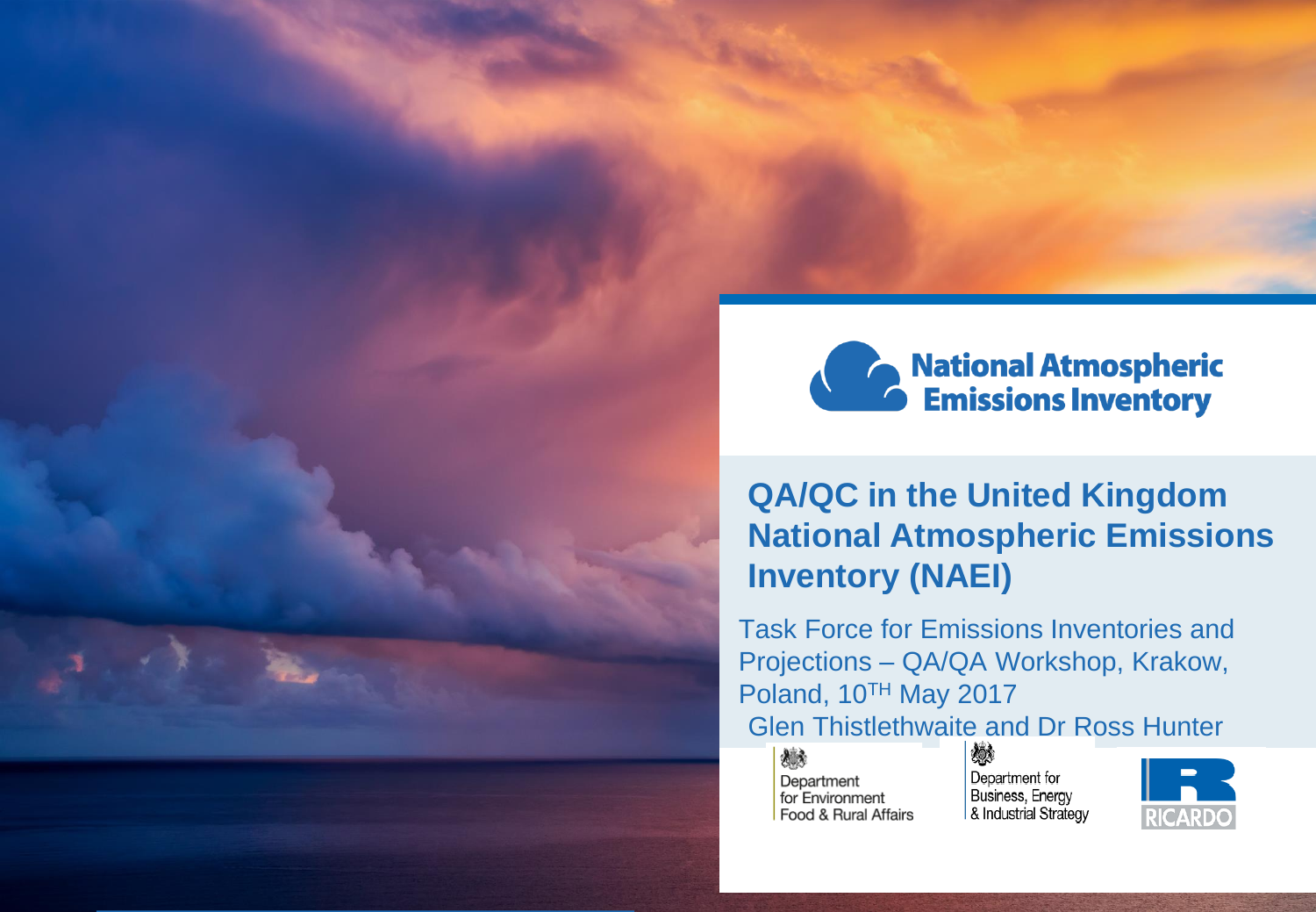# **What we will cover**



- An overview the approach and themes for QA/QC in the UK National Atmospheric Emissions (NAEI)
- Balancing QA/QC activities with resources available
- Enhancing QA/QC for the NAEI a new QA/QC framework
- QC and QA activities within the NAEI
- Some practical examples/areas of QC activities within the NAEI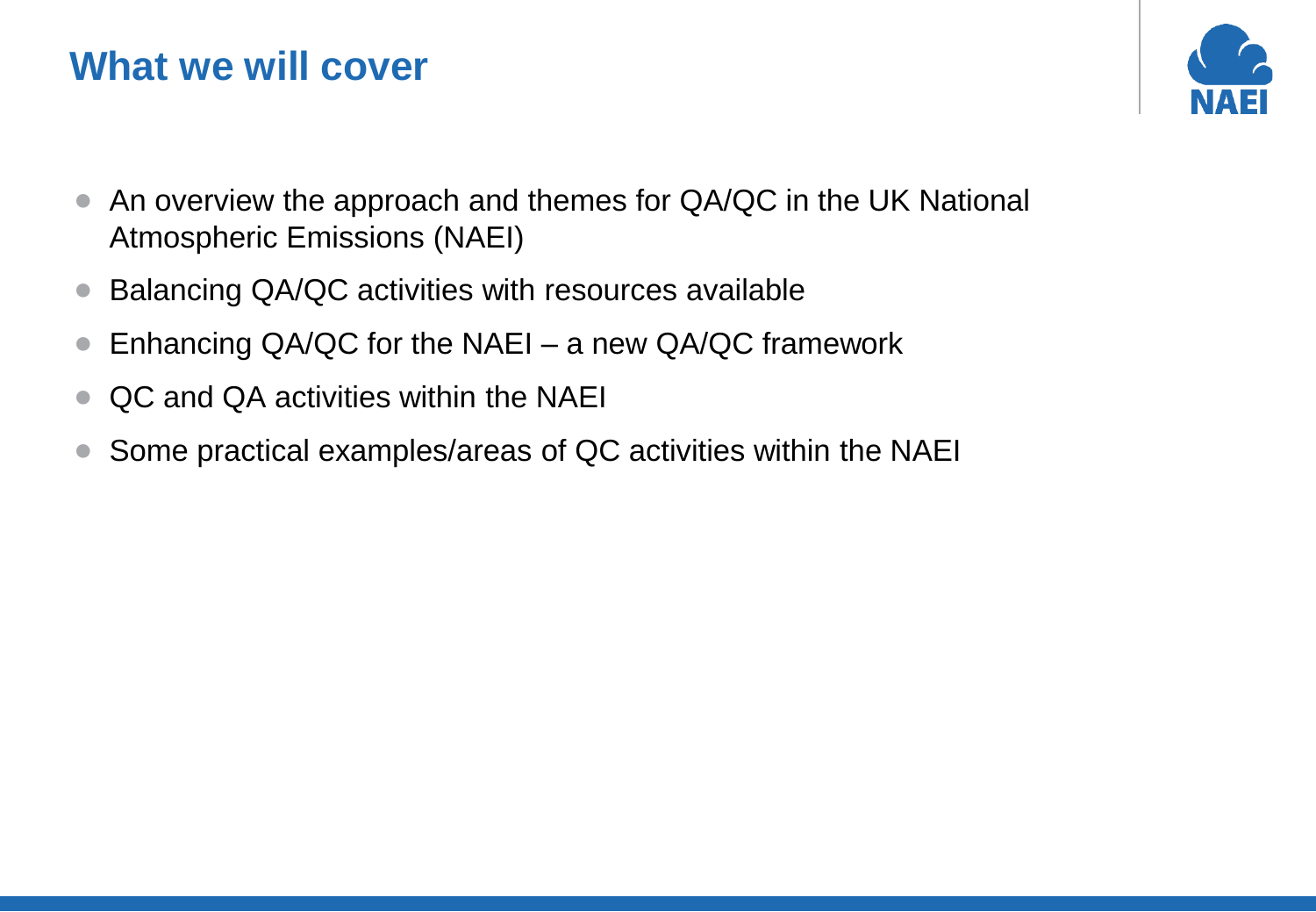# **UK National Atmospheric Emissions Inventory (NAEI) QAQC Themes**



- *Scientific QA/QC* ensuring that the scientific methodology and data sources underpinning the NAEI are robust, understood and meet requirements.
- *Implementation QA/QC* ensuring that the NAEI's suite of models, databases and processes that implement the methodologies are developed, tested and maintained in a rigorous and effective manner.
- *Reporting QA/QC* maximising the accuracy, consistency and completeness of all NAEI outputs.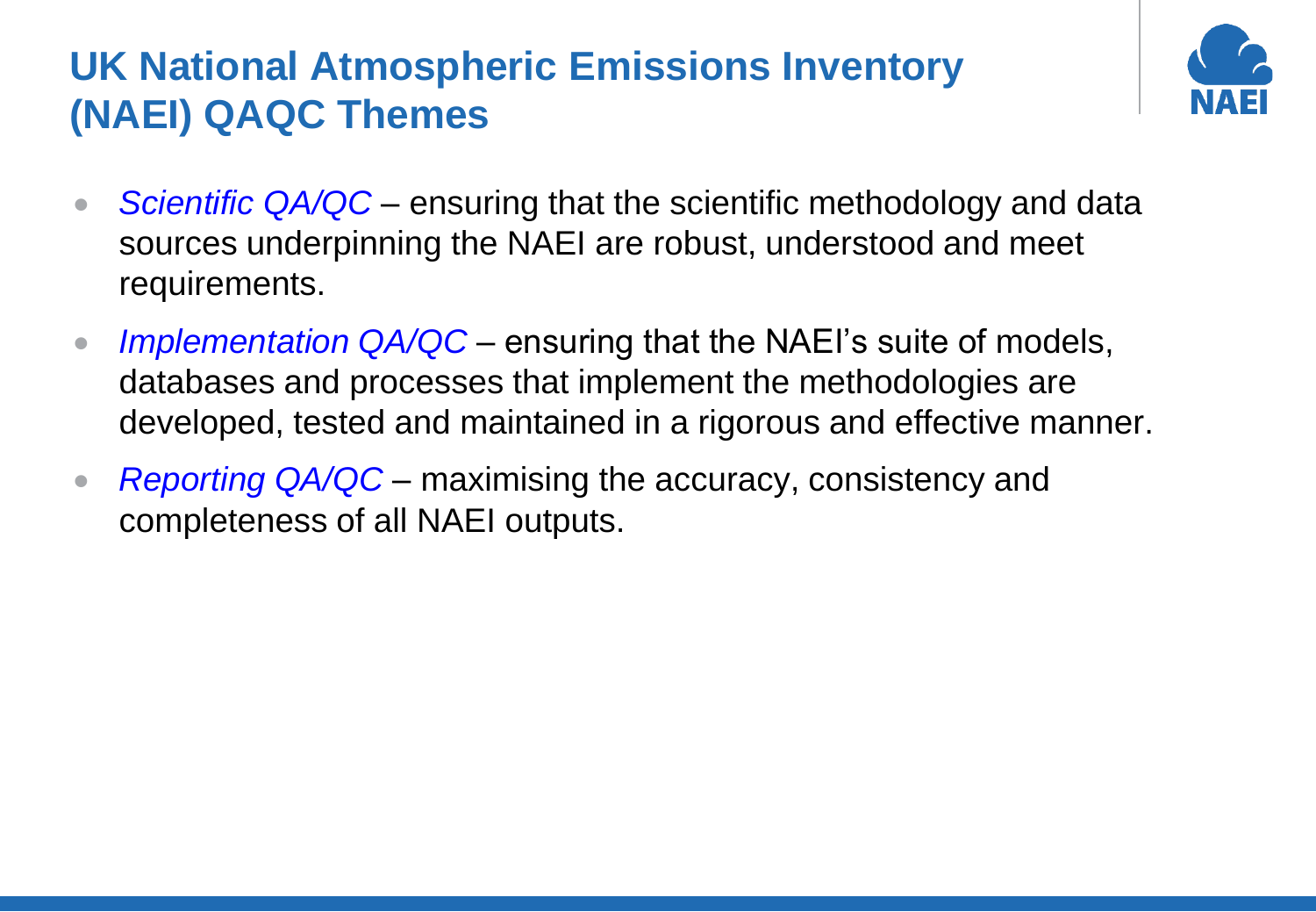# **NAEI Quality Plan**



- Roles and responsibilities across the project team
- Annual cycle tasks, milestones, overview of deliverables
- QA/QC activities overview
	- o How data quality objectives are addressed within the NAEI system
	- o Links to relevant files
- Checks on specific deliverables
	- Summary of the types of checks, where these are documented
- Records of QA activities completed / planned
	- o Expert reviews
	- **Bilateral or peer reviews**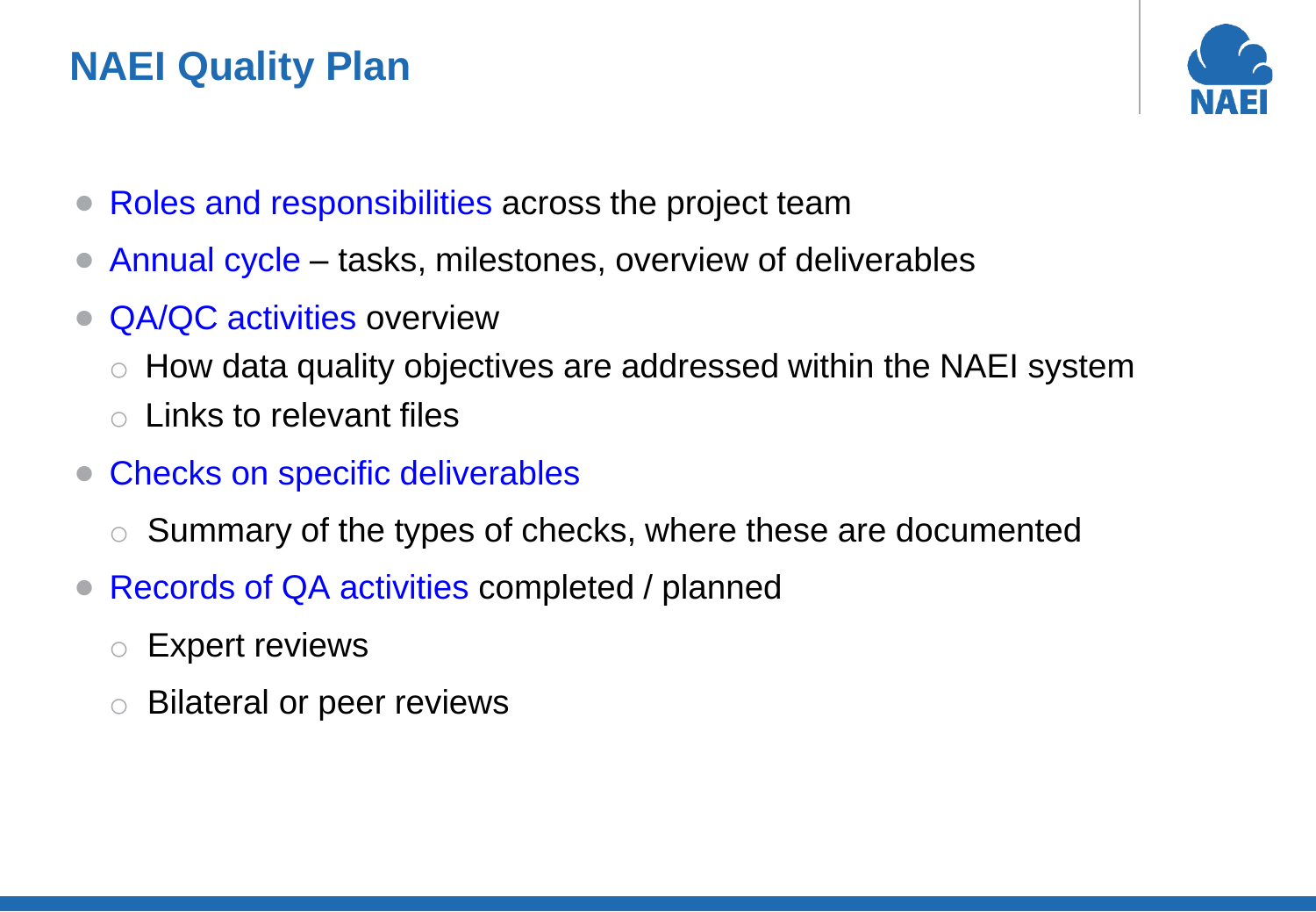# **The scale of the QA/QC task each year**



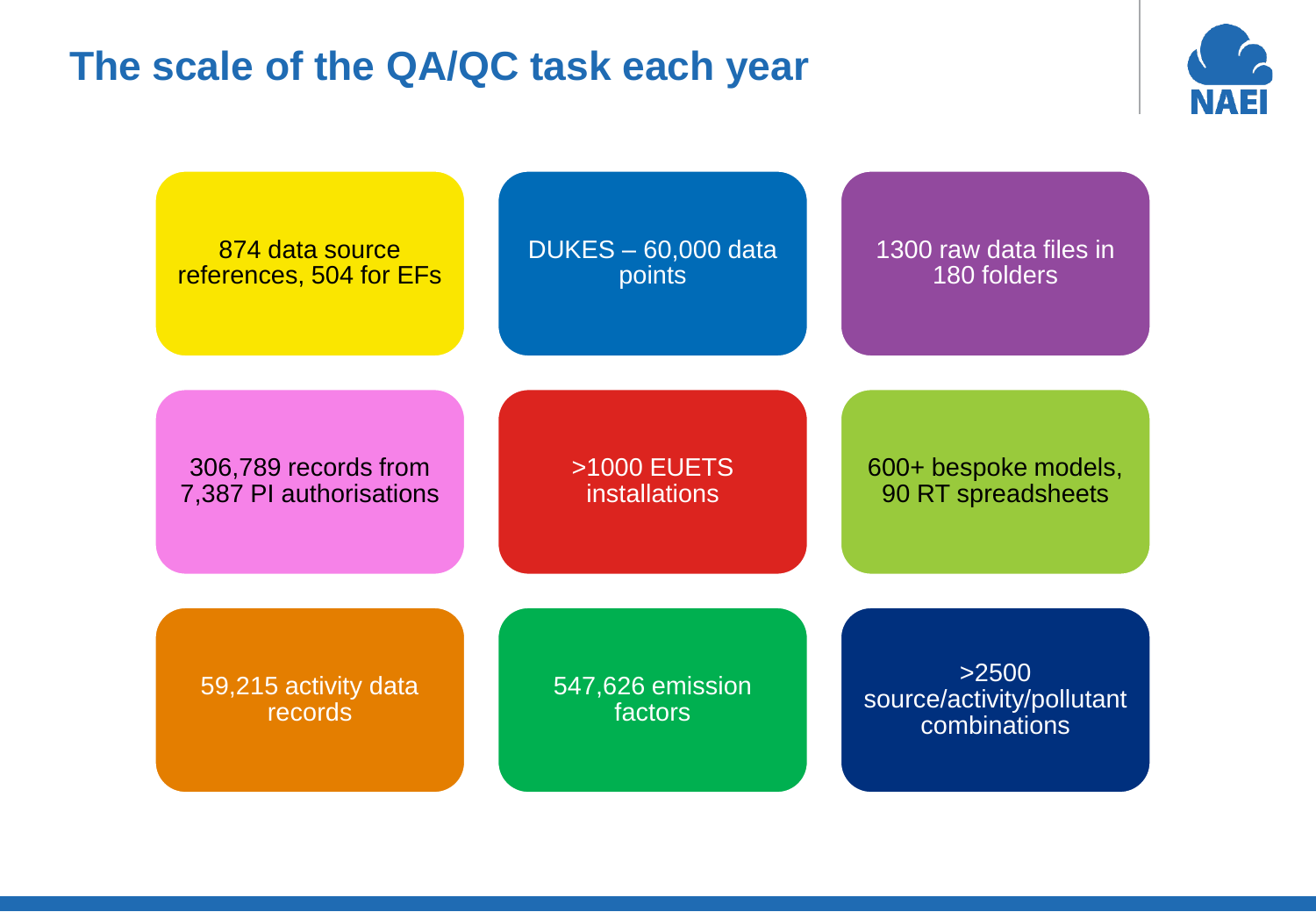# **Managing QA/QC within resource/budget constraints**



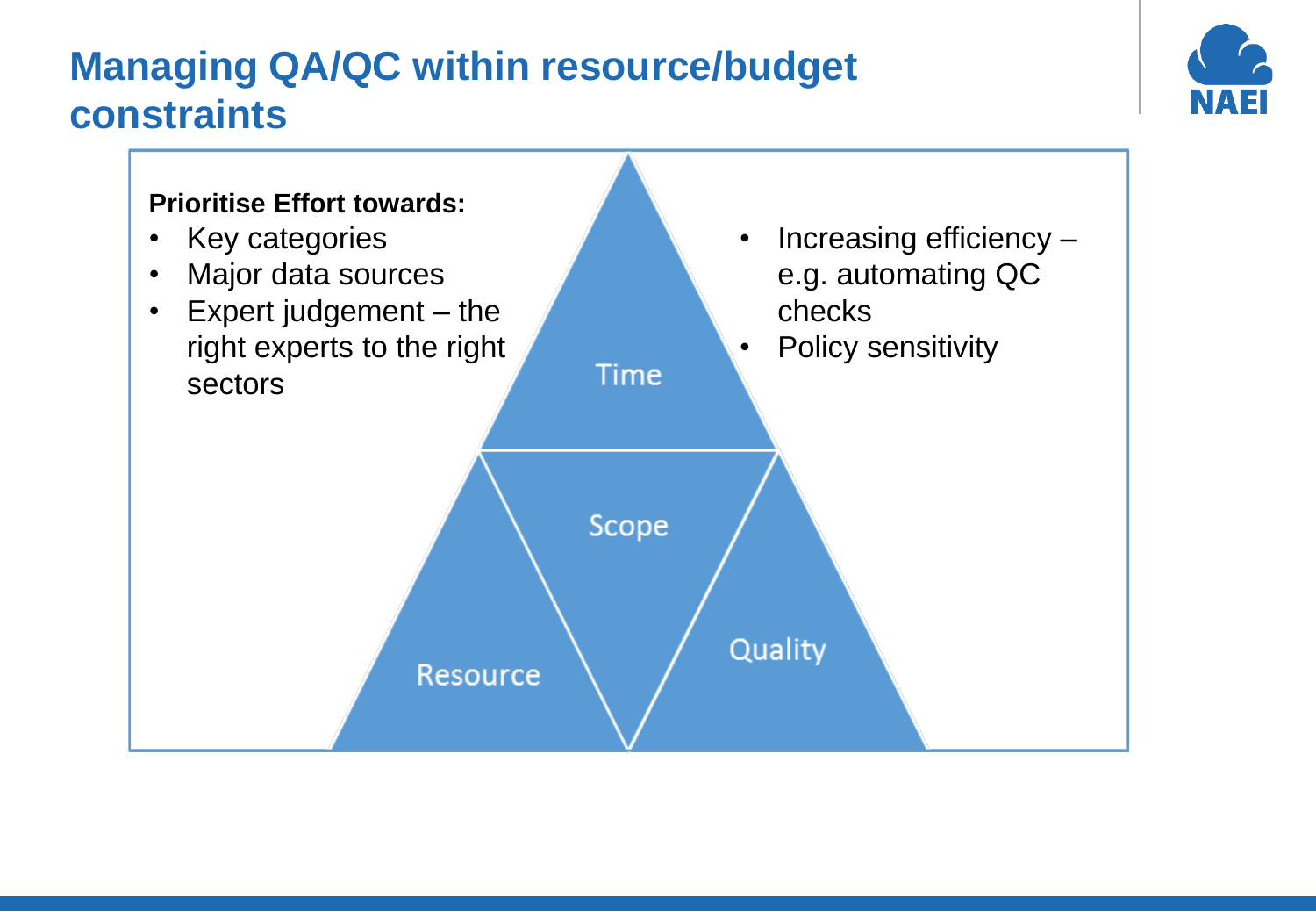## **Working with new (more comprehensive) UK Government QA/QC Guidelines**

- UK Government *AQUA Book: Guidance on producing quality analysis for government* and associated *Quality Assurance: Guidance for Models*
- A 'model' can be as simple as an Excel spreadsheet than incorporates a calculation to a complex input-output calculation tool (the NAEI has both)
- Requires us to scrutinise our data, models and processes against ~30 criteria across 5 thematic areas
- The NAEI must move towards compliance with this guidance and ensure effective integration with existing (*TCCCA* based) QA/QC
- Using this as an opportunity to review, develop and enhance the QA/QC procedures for the UK Inventory



#### Aqua Book: [https://www.gov.uk/government/uploads/system/uploads/attachment\\_data/file/416478/aqua\\_book\\_final\\_web.pdf](https://www.gov.uk/government/uploads/system/uploads/attachment_data/file/416478/aqua_book_final_web.pdf) QA Guidance for Models: [https://www.gov.uk/government/uploads/system/uploads/attachment\\_data/file/465785/DECC\\_QA\\_Guidance\\_for\\_Models\\_v2\\_2.pdf](https://www.gov.uk/government/uploads/system/uploads/attachment_data/file/465785/DECC_QA_Guidance_for_Models_v2_2.pdf)

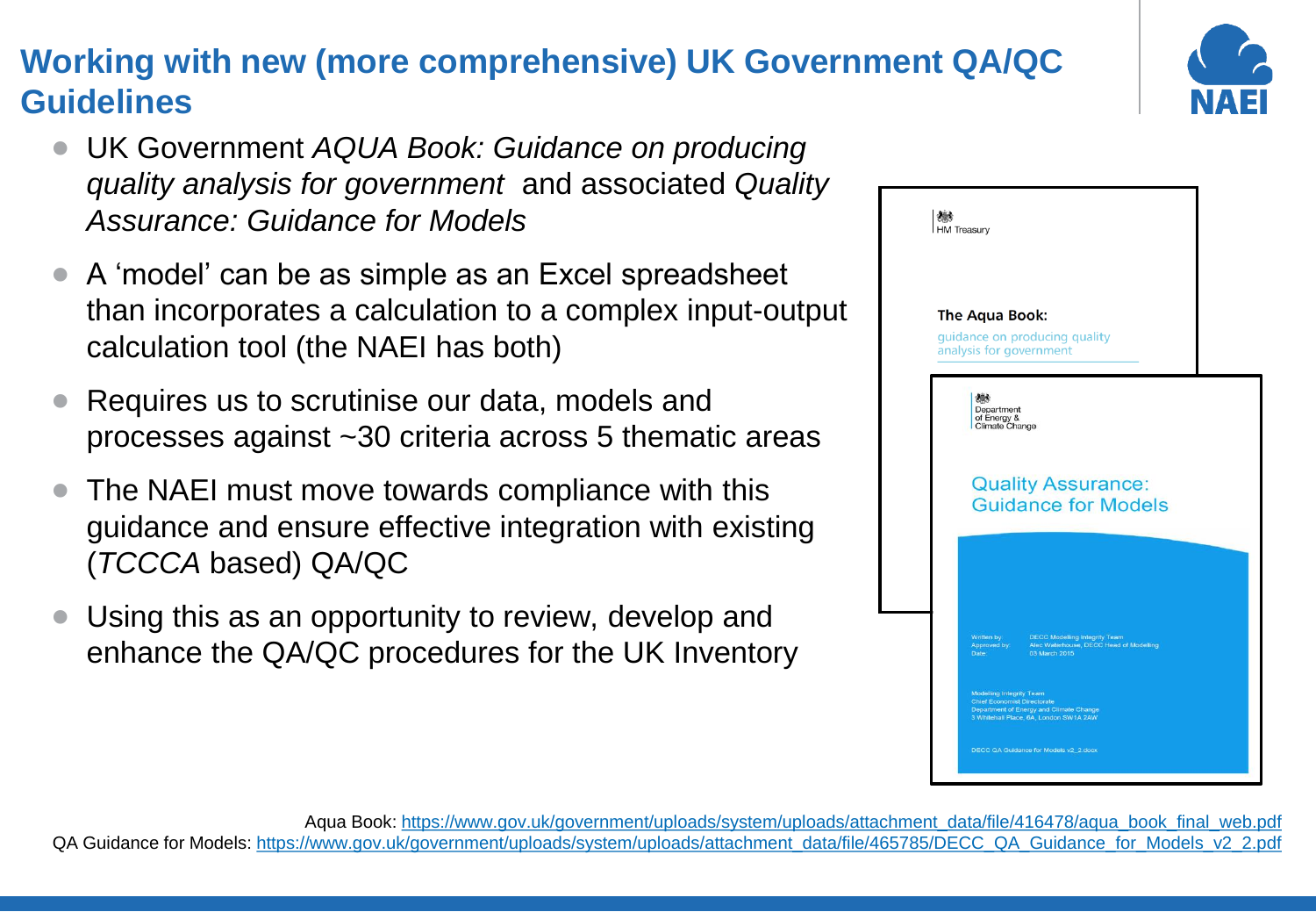## **UK Government model QA guidance – 5 thematic areas**



## • **Documentation**

- *Model specification, scope and limitations*
- *Is there a user guide, or at least clear in-model instructions?*
- **Structure & Clarity**
	- *Is the model clearly structured – overall and each worksheet?*
	- *Units, comments, assumptions – all clearly noted?*
- **Verification**
	- *Are the model calculations correct, in line with specification?*
	- *Have all formulae been checked?*
	- *Are links to other models robust, e.g. using named ranges?*
- **Validation**
	- *Checks on model outputs, e.g. EFs within EMEP-EEA ranges?*
- **Data and assumptions**
	- *All data source references and key assumptions logged and assessed. Best available data? Assumptions agreed with industry?*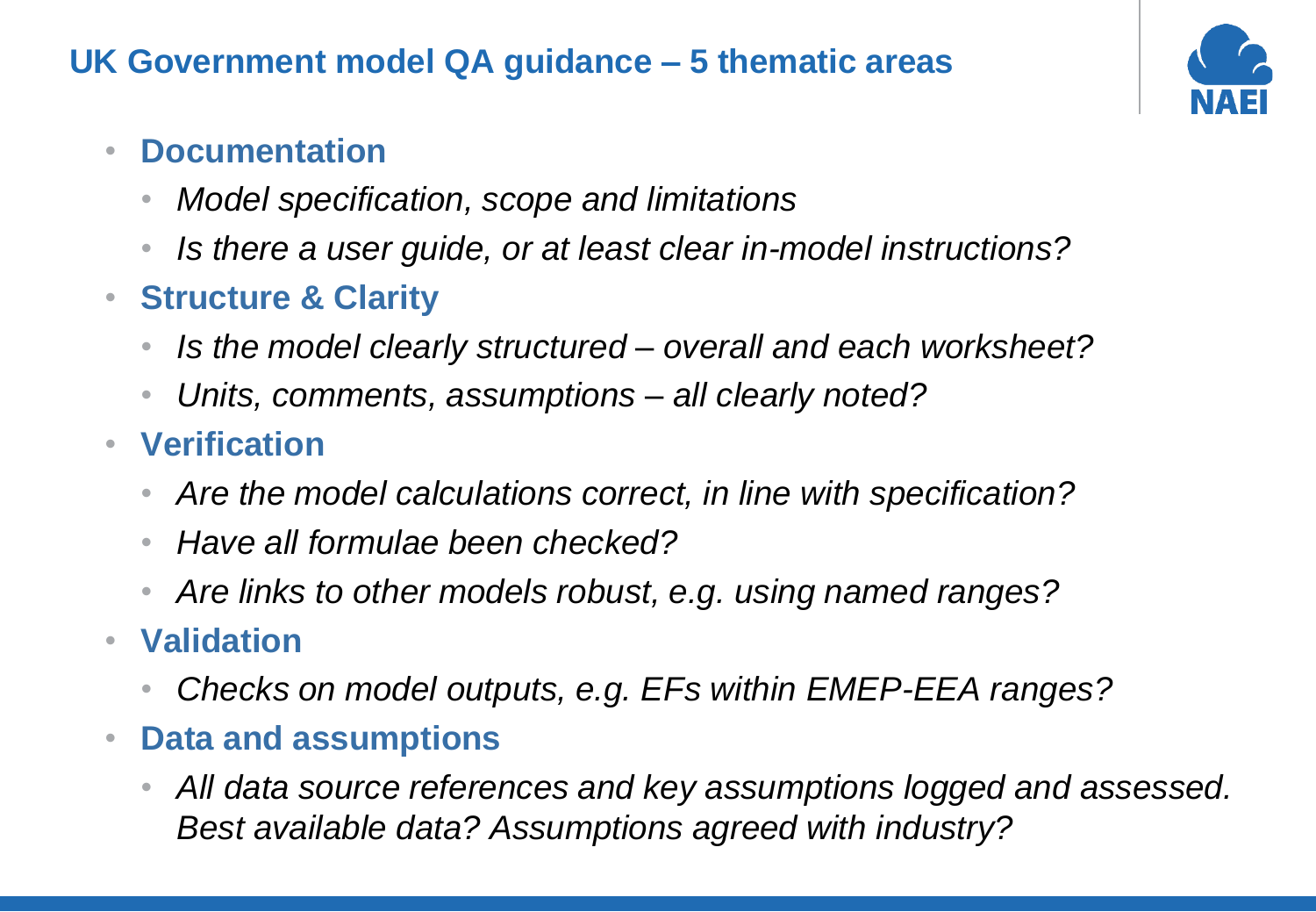# **Quality Control: data flow and checks**



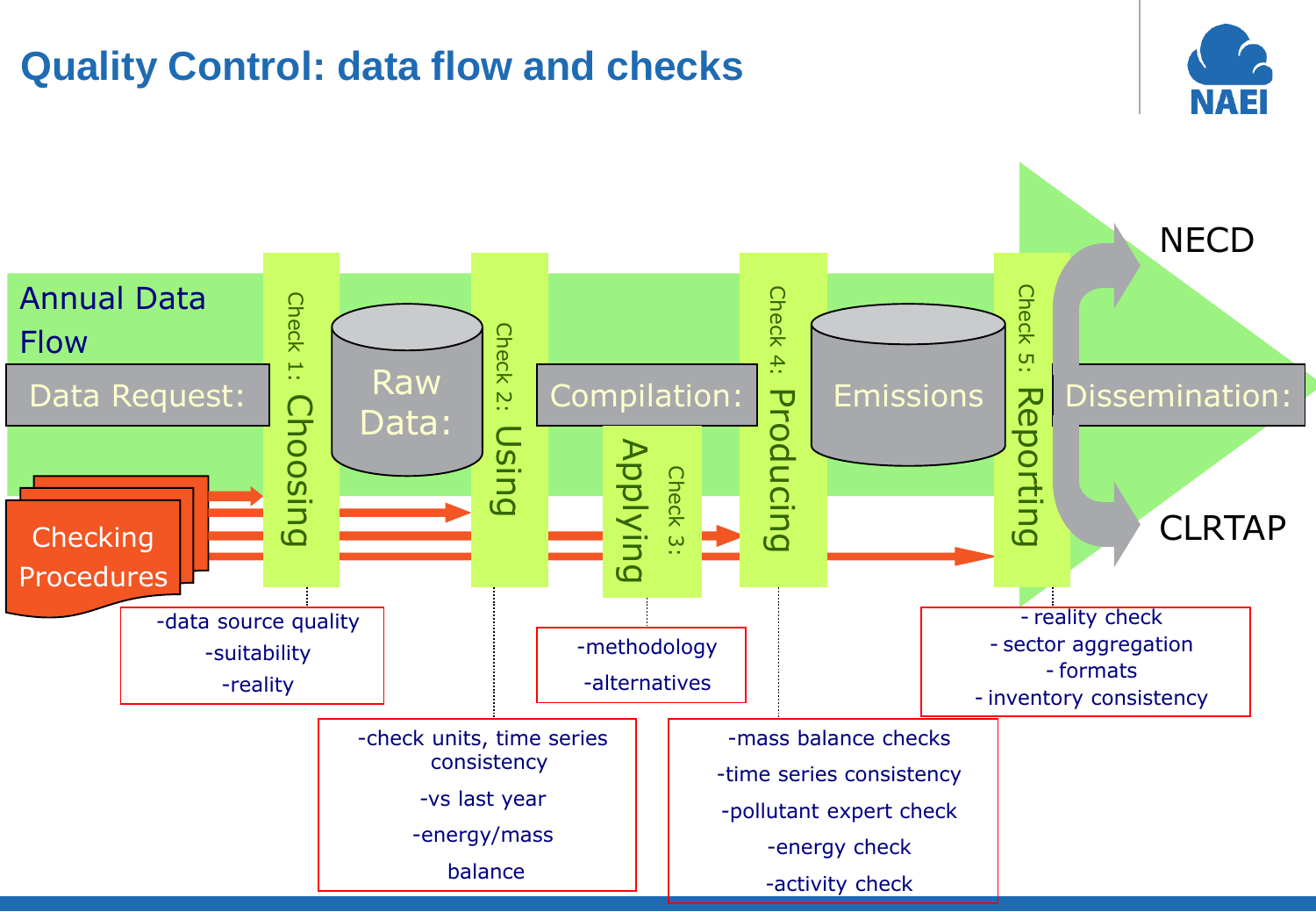# **QA Activities**



- Expert reviews (UNFCCC, UNECE, EU)
- Bilateral reviews. (i) QAQC with Germany, Netherlands, Denmark, France; (ii) new GLs compliance with Denmark.
- Peer reviews
- Model audits Desk studies (e.g. benchmarking against other countries)
- Stakeholder feedback (air quality modellers, energy statisticians, government and industry analysts, trade associations..)
- *Internal QA experts (i.e. not inventory experts) included within the NAEI team to undertake periodic review of specific processes, models and QA/QC setup/arrangements*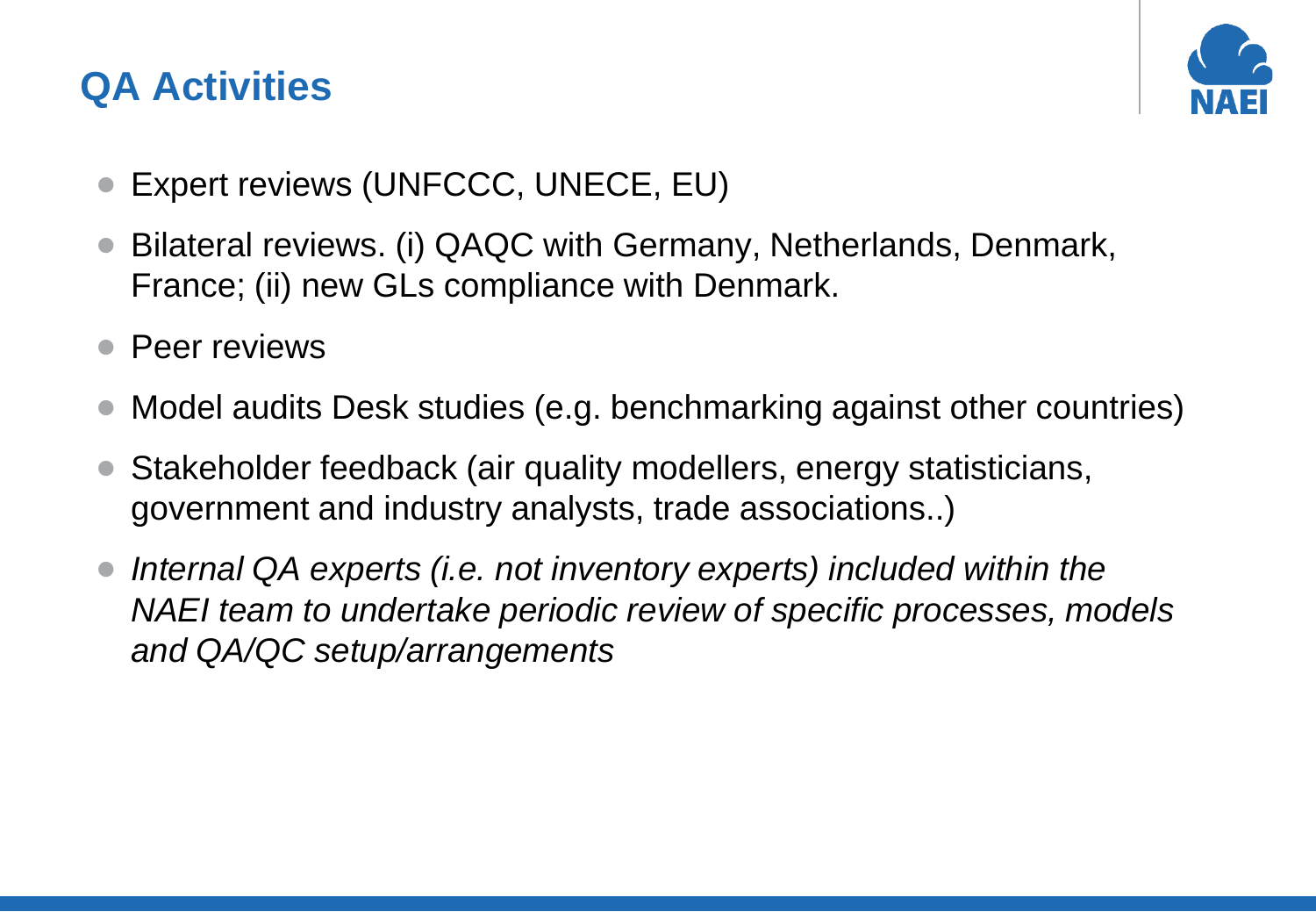#### **Some example QC checks applied in the NAEI**



#### • **Raw data checks.**

- *Completeness? Revisions to data inputs? Scope of data applicable for the method to be applied? Assumptions applied?*
	- o Completeness
	- o Any major revisions since last iteration (time series check)?
	- o Assumptions?
	- o Data supplier QA/QC?
	- o New emissions factors research (particularly country specific)
- **Reconciling energy and emissions data.** 
	- Especially on energy statistics versus bottom-up industry data.
	- Involves a lot of consultation and also expert judgement.
	- Time-series consistency is a key challenge.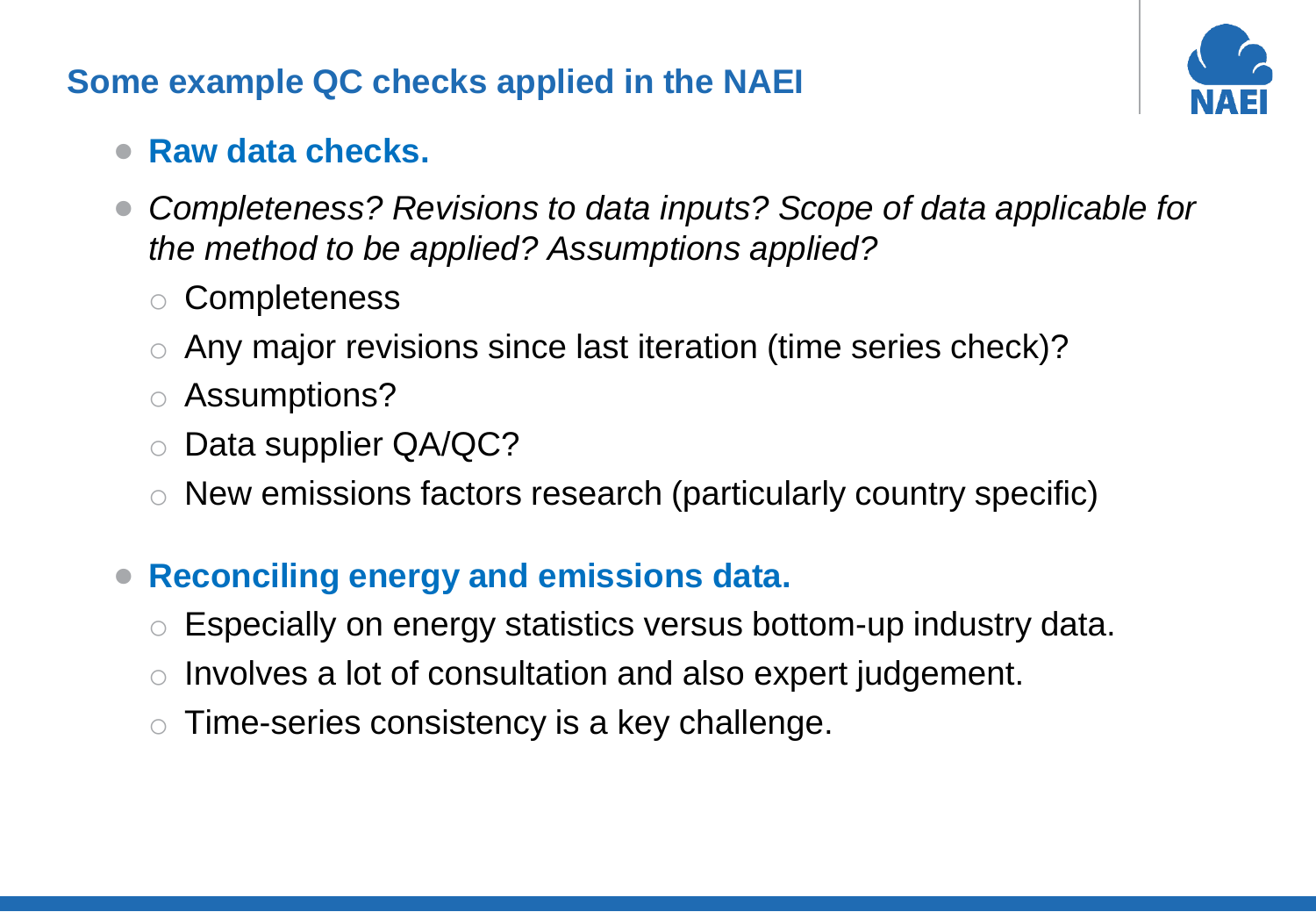### **Some example QC checks applied in the NAEI**

## • **Cross-cutting quality checks**

- o Mass balance checks for most fuels
- Inventory vs industry-reported data checks, by sector
- $\circ$  Specific pollutant QC, e.g. PM<sub>10</sub> > PM<sub>2.5</sub> (EFs)

## • **Pollutant-Specific QC on draft outputs**

- Gaps
- New sources
- o Changes to EFs and check vs. Guidebook
- $\circ$  Trend checks whole time series and previous-latest year emissions

### • **Output checks**

o UK totals, sector totals, trends check, reasons for changes checks (*do we understand where things have changed why this is and have we documented it?)*